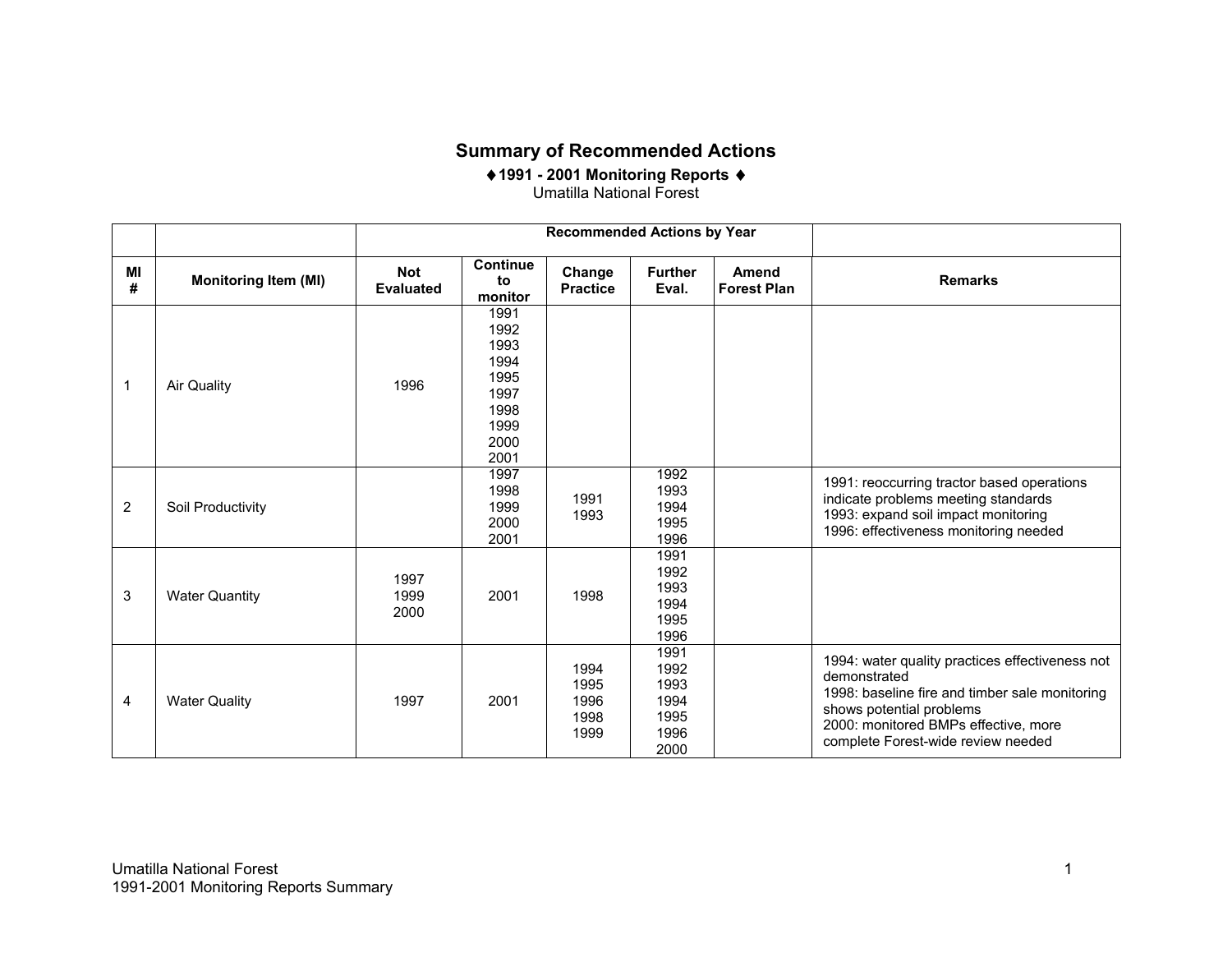|                |                                                      |                                              |                                  | <b>Recommended Actions by Year</b>                                   |                                                                      |                             |                                                                                                                                                                                                                                                                                                                                                                                                |
|----------------|------------------------------------------------------|----------------------------------------------|----------------------------------|----------------------------------------------------------------------|----------------------------------------------------------------------|-----------------------------|------------------------------------------------------------------------------------------------------------------------------------------------------------------------------------------------------------------------------------------------------------------------------------------------------------------------------------------------------------------------------------------------|
| MI<br>#        | <b>Monitoring Item (MI)</b>                          | <b>Not</b><br><b>Evaluated</b>               | <b>Continue</b><br>to<br>monitor | Change<br><b>Practice</b>                                            | <b>Further</b><br>Eval.                                              | Amend<br><b>Forest Plan</b> | <b>Remarks</b>                                                                                                                                                                                                                                                                                                                                                                                 |
| 5              | <b>Stream Temperature</b>                            | 1997                                         |                                  | 1991<br>1992<br>1993<br>1994<br>1995<br>1996<br>1998<br>1999<br>2000 | 1991<br>1992<br>1993<br>1994<br>1995<br>1996<br>1999<br>2000<br>2001 |                             | 1991: standards not met on some streams<br>1992: overutilization of riparian vegetation<br>1994: some streams frequently exceed<br>standards<br>1996: State standards changed, additional<br>streams exceed standards for longer periods<br>1997: problem meeting temp standards<br>2000: many streams not meeting temp<br>standards<br>2001: most streams not meeting State temp<br>standards |
| 6              | <b>Stream Sedimentation</b>                          | 1996<br>1997<br>1999<br>2000                 | 1998<br>2000                     |                                                                      | 1991<br>1992<br>1993<br>1994<br>1995<br>1996                         |                             |                                                                                                                                                                                                                                                                                                                                                                                                |
| $\overline{7}$ | Stream Channel<br><b>Morphological Features</b>      | 1997<br>1999<br>2000<br>2001                 | 1998                             | 1994<br>1995<br>1996                                                 | 1991<br>1992<br>1993<br>1994<br>1995<br>1996                         |                             | 1992: information indicates degraded stream<br>condition on south end of Forest<br>1994: large wood and pool level lacking,<br>mostly on south end of Forest                                                                                                                                                                                                                                   |
| 8              | Fire Effects - Wildfire on<br><b>Water and Soils</b> | 2000<br>2001                                 | 1993<br>1998<br>1999             | 1996                                                                 | 1994<br>1995<br>1996<br>1997                                         |                             | 1996: major fire on Forest, increased<br>monitoring need<br>1997: evaluation of wildfire areas needed                                                                                                                                                                                                                                                                                          |
| 9              | <b>Riparian Vegetation</b>                           | 1996<br>1997<br>1998<br>1999<br>2000<br>2001 |                                  | 1993<br>1994<br>1995                                                 | 1993<br>1994<br>1995<br>1996                                         |                             | 1993: riparian shrub impacts a concern                                                                                                                                                                                                                                                                                                                                                         |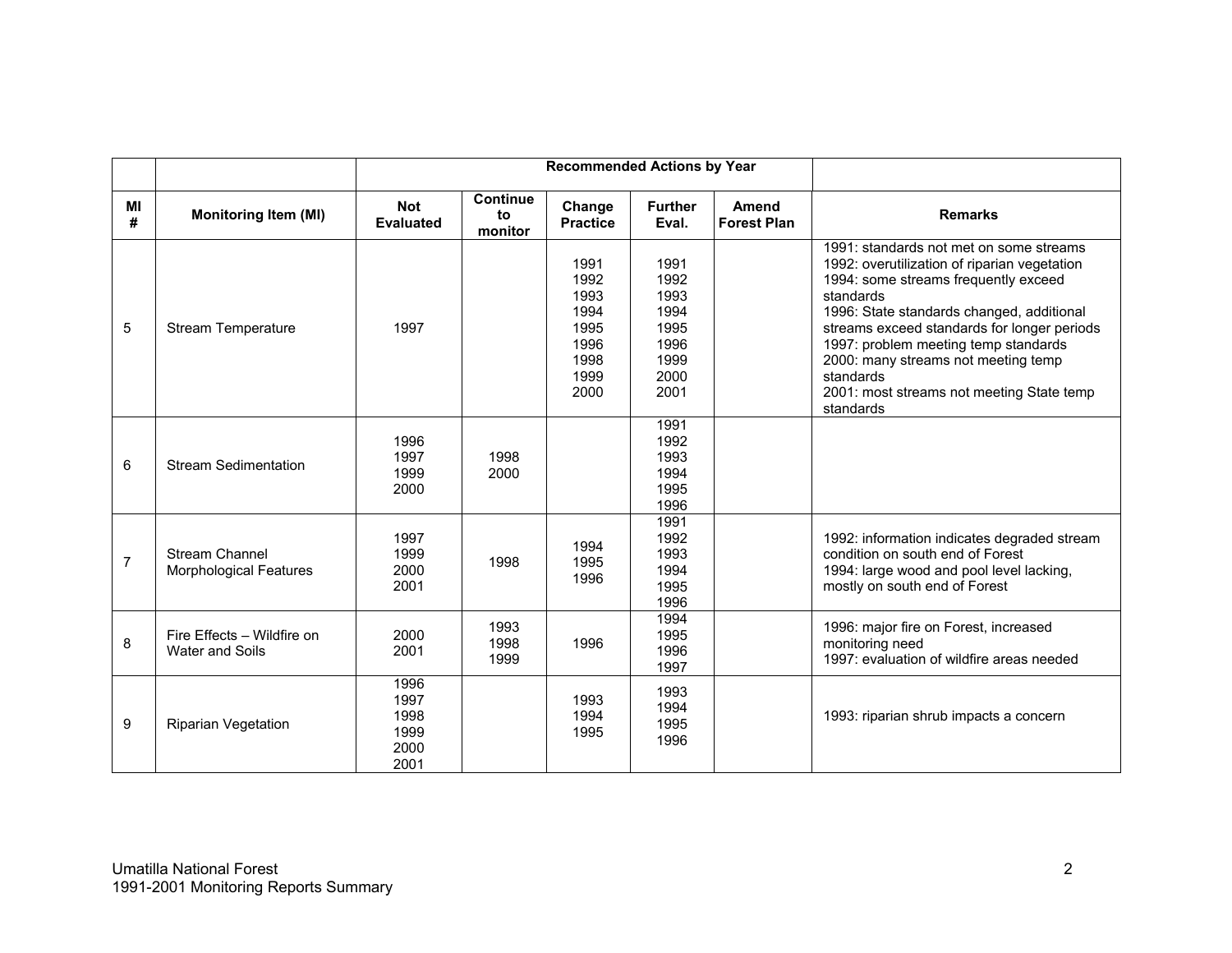|         |                                       |                                              |                                              | <b>Recommended Actions by Year</b>                   |                                                              |                                                      |                                                                                                                                                                                                                                                                                                               |
|---------|---------------------------------------|----------------------------------------------|----------------------------------------------|------------------------------------------------------|--------------------------------------------------------------|------------------------------------------------------|---------------------------------------------------------------------------------------------------------------------------------------------------------------------------------------------------------------------------------------------------------------------------------------------------------------|
| MI<br># | <b>Monitoring Item (MI)</b>           | <b>Not</b><br><b>Evaluated</b>               | <b>Continue</b><br>to<br>monitor             | Change<br><b>Practice</b>                            | <b>Further</b><br>Eval.                                      | Amend<br><b>Forest Plan</b>                          | <b>Remarks</b>                                                                                                                                                                                                                                                                                                |
| 10      | Level of Utilization                  | 2001                                         |                                              | 1991<br>1994<br>1995<br>1996<br>1997<br>1998<br>1999 | 1992<br>1993<br>1994<br>1995<br>1996<br>1999<br>2000         |                                                      | 1991: not meeting riparian standards in some<br>areas<br>1994: need method to assess hardwood<br>utilization in riparian areas<br>1998: need to validate utilization standards in<br>riparian areas                                                                                                           |
| 11      | Range Condition and Trend             | 1996<br>1997<br>1998<br>1999<br>2000<br>2001 |                                              | 1991<br>1994<br>1995                                 | 1991<br>1992<br>1993<br>1994<br>1995<br>1996                 |                                                      | 1991: riparian conditions not satisfactory<br>1992: riparian areas still a problem                                                                                                                                                                                                                            |
| 12      | Noxious Weeds: Invasive<br>Vegetation |                                              | 1991<br>1997<br>1998<br>1999<br>2000<br>2001 | 1992<br>1993<br>1994                                 | 1995<br>1996                                                 |                                                      | 1992: need more assertive control program<br>1994: treatments show mixed results                                                                                                                                                                                                                              |
| 13      | Silvicultural Harvest Method          |                                              |                                              | 1994                                                 | 1991<br>1992<br>1993<br>1994<br>1995<br>1996<br>2000<br>2001 | 1992<br>1996<br>1997<br>1998<br>1999<br>2000<br>2001 | 1992: change in harvest methods due to forest<br>health and ecosystem mgt<br>1994: evaluate changes in methods from FP<br>levels<br>1996: evaluate and adjust harvest methods<br>1998: evaluate and adjust harvest methods<br>2000: harvest at 21% of FP level<br>2001: no clearcut, mostly unevenage methods |
| 14      | <b>Created Openings</b>               | 1997<br>1998<br>1999                         | 1993<br>1994<br>1995<br>1996<br>2000<br>2001 |                                                      | 1991                                                         | 1991<br>1992                                         | 1992: amend or changing forest health<br>situation                                                                                                                                                                                                                                                            |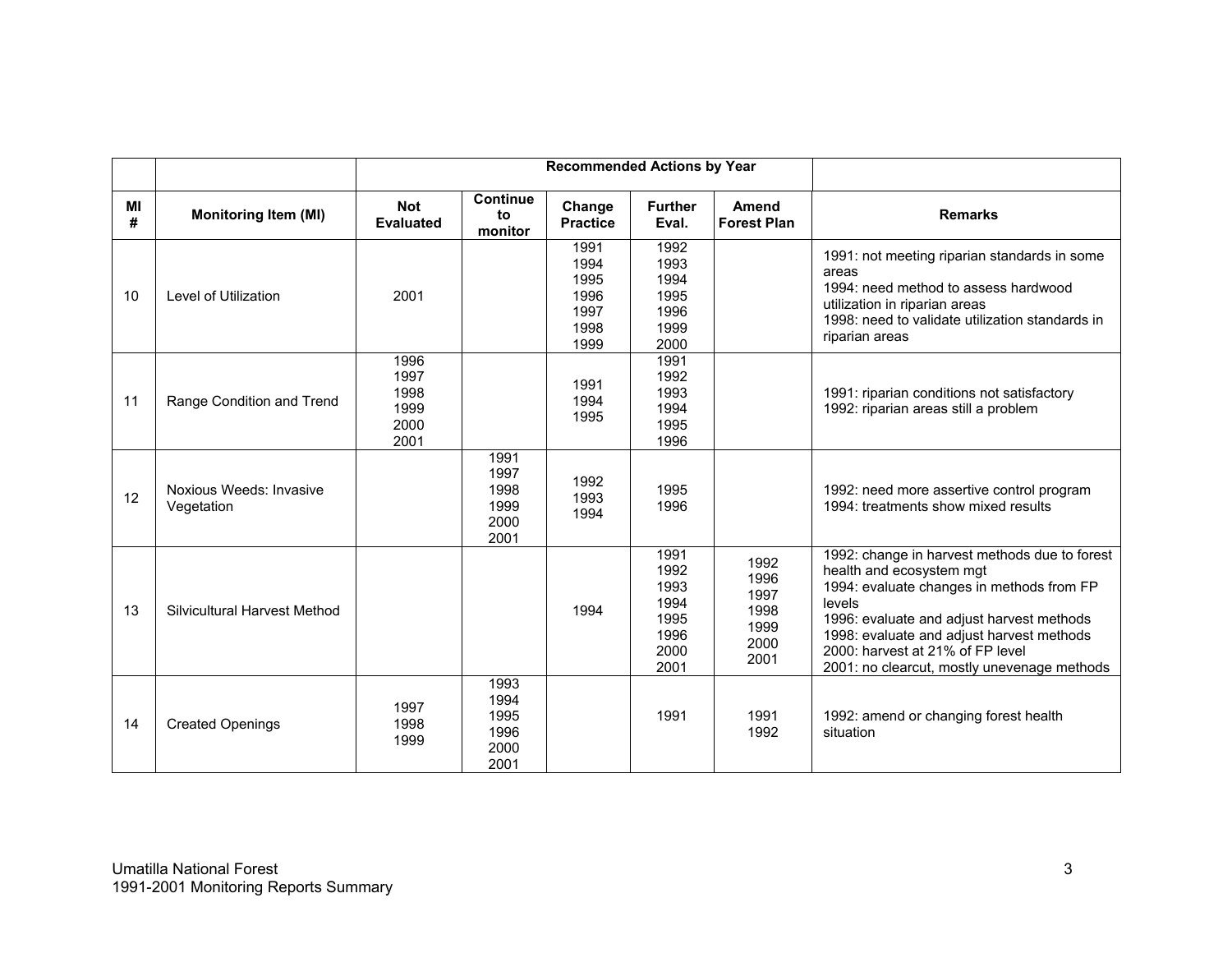|         |                                                      |                                      |                                                                      | <b>Recommended Actions by Year</b>   |                                      |                                    |                                                                                                                                                                                                                      |
|---------|------------------------------------------------------|--------------------------------------|----------------------------------------------------------------------|--------------------------------------|--------------------------------------|------------------------------------|----------------------------------------------------------------------------------------------------------------------------------------------------------------------------------------------------------------------|
| MI<br># | <b>Monitoring Item (MI)</b>                          | <b>Not</b><br><b>Evaluated</b>       | <b>Continue</b><br>to<br>monitor                                     | Change<br><b>Practice</b>            | <b>Further</b><br>Eval.              | <b>Amend</b><br><b>Forest Plan</b> | <b>Remarks</b>                                                                                                                                                                                                       |
| 15      | Stand Management -<br>Regeneration                   |                                      | 1991<br>1992<br>1993<br>1995<br>2000<br>2001                         | 1996                                 | 1994<br>1996<br>1997<br>1998<br>1999 |                                    | 1996: low survival rates<br>1999: third year survival problems                                                                                                                                                       |
| 16      | Stand Management -<br>Ponderosa Pine<br>Regeneration | 1997<br>1998<br>1999<br>2000<br>2001 | 1992<br>1993<br>1994                                                 | 1995<br>1996                         | 1991                                 |                                    | 1996: need process to track ponderosa pine<br>natural regeneration                                                                                                                                                   |
| 17      | Stand Management -<br>Thinning/Improvement           |                                      | 1991<br>1992<br>1993<br>1994<br>1995<br>1996<br>1997<br>1998<br>1999 | 2000<br>2001                         |                                      | 2000<br>2001                       | 1998: funding for thinning is inadequate<br>2000: FP projection underestimated need<br>2001: FP projection underestimated need,<br>backlog accumulating                                                              |
| 18      | Fire Effects - Prescribed<br>Fires - Plants          |                                      | 1991<br>1992<br>1993<br>1997<br>1998<br>1999                         | 1994<br>1995<br>1996<br>2000<br>2001 |                                      | 2000<br>2001                       | 1994: need veg monitoring protocol<br>1996: need to report prescribed burning<br>effects<br>2000: more non-activity fuels treated than<br>projected in FP<br>2001: all natural ignitions in wilderness<br>suppressed |
| 19      | Vegetation Management                                | 1996<br>1998                         | 1993<br>1994<br>1995<br>1997<br>1999<br>2000<br>2001                 |                                      |                                      |                                    |                                                                                                                                                                                                                      |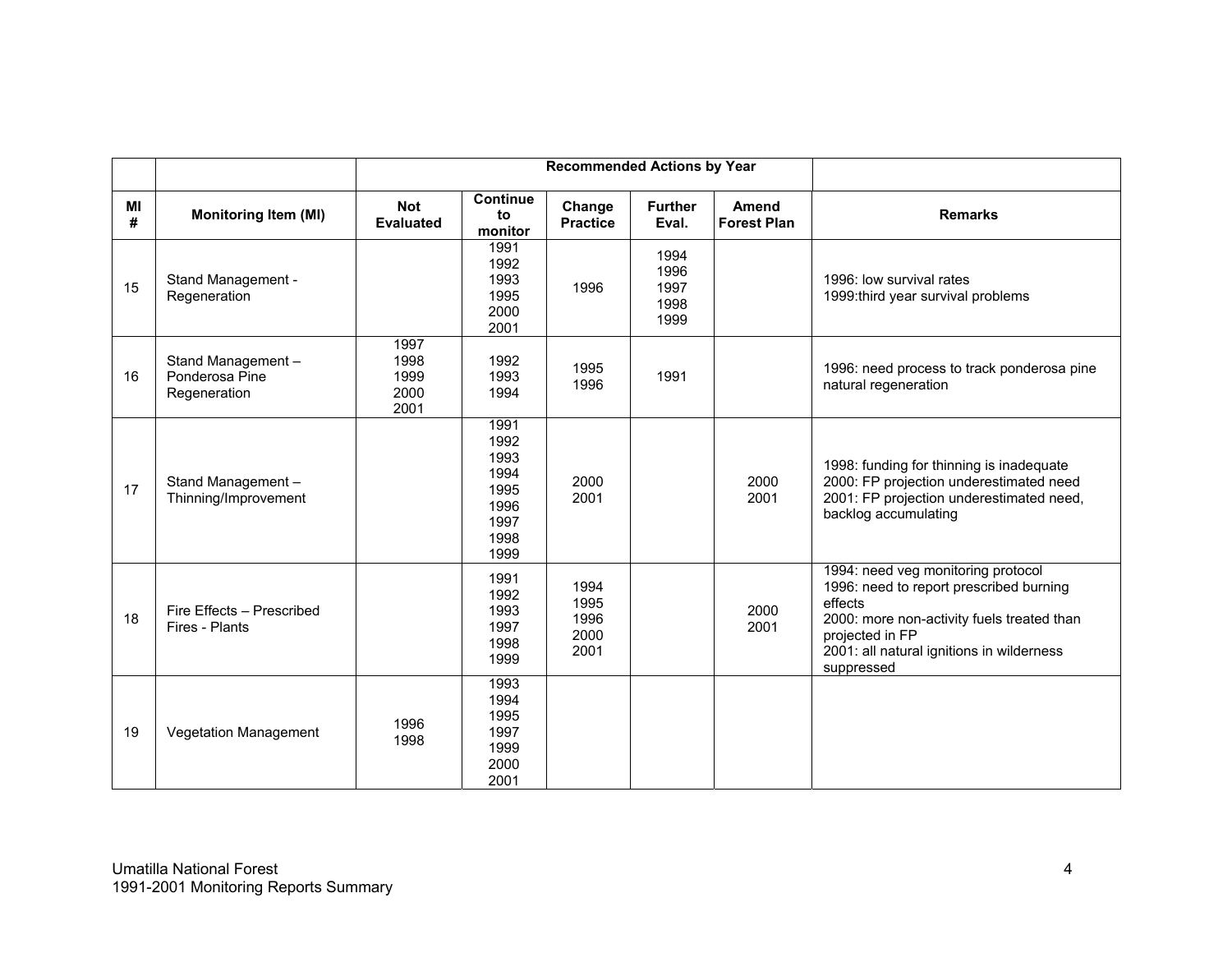|         |                                                      |                                |                                                                              | <b>Recommended Actions by Year</b>           |                                                                      |                              |                                                                                                                                                                                                                                                                                                                          |
|---------|------------------------------------------------------|--------------------------------|------------------------------------------------------------------------------|----------------------------------------------|----------------------------------------------------------------------|------------------------------|--------------------------------------------------------------------------------------------------------------------------------------------------------------------------------------------------------------------------------------------------------------------------------------------------------------------------|
| МI<br># | <b>Monitoring Item (MI)</b>                          | <b>Not</b><br><b>Evaluated</b> | <b>Continue</b><br>to<br>monitor                                             | Change<br><b>Practice</b>                    | <b>Further</b><br>Eval.                                              | Amend<br><b>Forest Plan</b>  | <b>Remarks</b>                                                                                                                                                                                                                                                                                                           |
| 20      | <b>TES Plant Species</b>                             | 2000<br>2001                   | 1992<br>1993<br>1995<br>1996<br>1997<br>1998<br>1999                         | 1994                                         | 1991<br>1994                                                         |                              | 1994: protection or mitigation likely needed to<br>reduce potential impacts                                                                                                                                                                                                                                              |
| 21      | Insect and Disease Control                           |                                | 1992<br>1993<br>1994<br>1995<br>1996<br>1997<br>1998<br>1999<br>2000<br>2001 |                                              |                                                                      | 1991                         | 1991: amendment proposed for restoration<br>and salvage of insect damaged forest                                                                                                                                                                                                                                         |
| 22      | Anadromous and Resident<br><b>Fisheries</b>          |                                | 1995<br>1996<br>1997<br>1999<br>2000                                         | 1994<br>1998                                 | 1991<br>1992<br>1993<br>2001                                         | 1991<br>1992                 | 1991: continued decline in spawning trends<br>1992: complete PIG process and amend Plan<br>1994: complete habitat capability<br>determinations<br>1996: declining population trends<br>2001: some declining populations                                                                                                  |
| 23      | Elk/Deer Habitat and<br><b>Estimated Populations</b> |                                |                                                                              | 1993<br>1994<br>1995<br>1996<br>2000<br>2001 | 1991<br>1992<br>1993<br>1994<br>1995<br>1996<br>1997<br>1998<br>1999 | 1991<br>1992<br>2000<br>2001 | 1991: elk populations below mgt objective<br>1992: amend plan for salvage and restoration<br>1994: HEI may not be tied to population<br>fluctuations<br>1996: application of elk vulnerability model<br>needed<br>1998: populations below mgt objectives<br>2001: HEI no longer a useful tool to evaluate<br>elk habitat |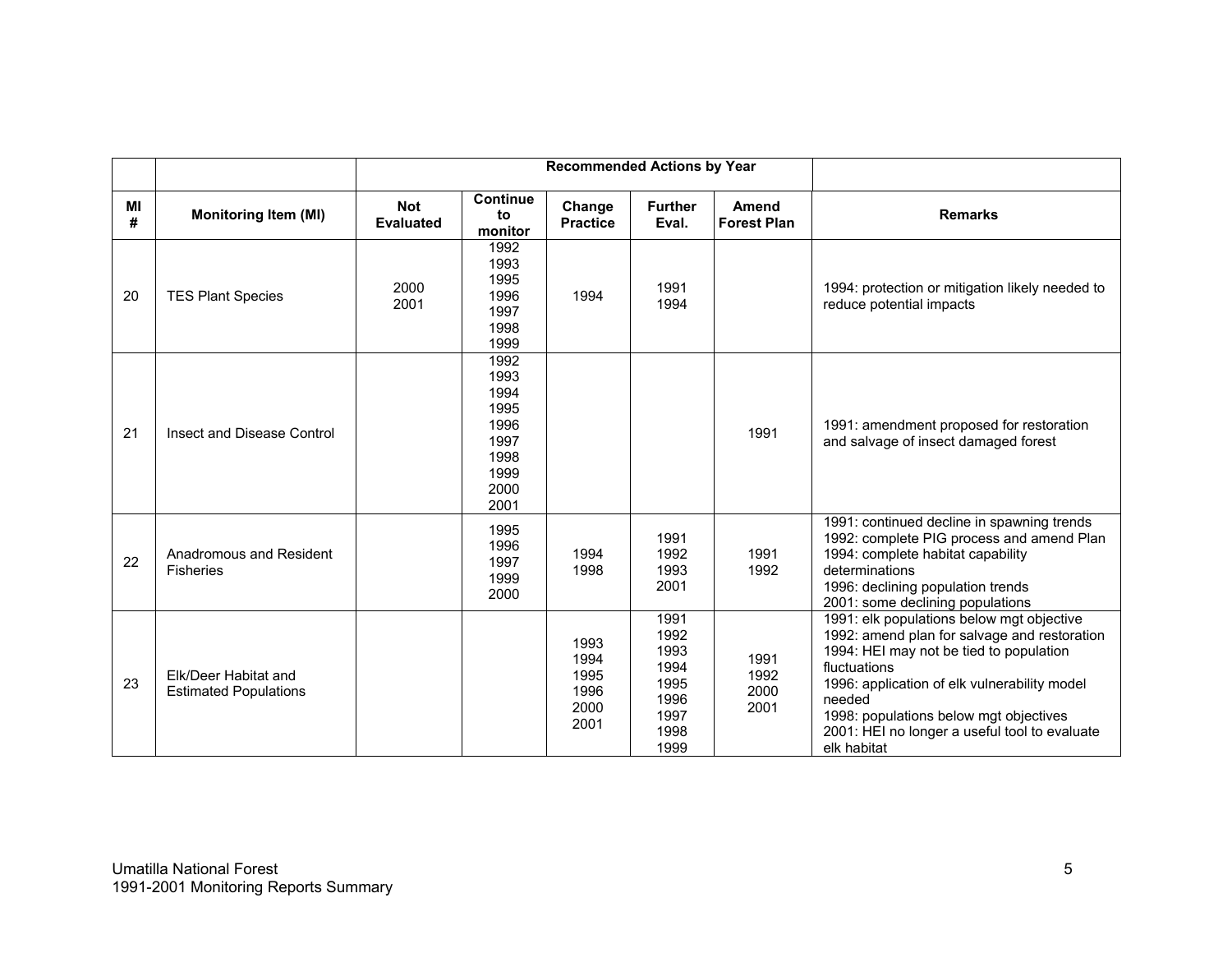|         |                                                              |                                              |                                              | <b>Recommended Actions by Year</b>   |                                                              |                              |                                                                                                                                                                                                                           |
|---------|--------------------------------------------------------------|----------------------------------------------|----------------------------------------------|--------------------------------------|--------------------------------------------------------------|------------------------------|---------------------------------------------------------------------------------------------------------------------------------------------------------------------------------------------------------------------------|
| MI<br># | <b>Monitoring Item (MI)</b>                                  | <b>Not</b><br><b>Evaluated</b>               | <b>Continue</b><br>to<br>monitor             | Change<br><b>Practice</b>            | <b>Further</b><br>Eval.                                      | <b>Amend Forest</b><br>Plan  | <b>Remarks</b>                                                                                                                                                                                                            |
| 24      | Old Growth Tree Habitat                                      | 1997<br>1998<br>1999                         |                                              |                                      | 1991<br>1992<br>1993<br>1994<br>1995<br>1996<br>2000<br>2001 | 1991<br>1992<br>1993<br>2001 | 1992: complete inventory of all old growth<br>areas<br>1993: complete inventory and adjust FP based<br>on results<br>2000: some declines in old forest historic level<br>2001: some declines in old forest historic level |
| 25      | Dead and/or Defective<br><b>Tree Habitat</b>                 |                                              | 1998<br>2000<br>2001                         | 1991<br>1992<br>1993<br>1996<br>1997 | 1993<br>1994<br>1995<br>1996<br>1997<br>1999                 | 1992                         | 1992: retain additional D&D to meet<br>standards, need FP amendment<br>1994: high mortality on south half may lead to<br>habitat shortages in 20 years<br>1996: need consistent post harvest monitoring                   |
| 26      | Pileated and Northern<br>Three-Toed Woodpecker<br>Population | 1997<br>1998<br>1999<br>2000<br>2001         | 1991<br>1992<br>1993<br>1994<br>1995<br>1996 |                                      |                                                              |                              |                                                                                                                                                                                                                           |
| 27      | <b>Pine Martin</b>                                           | 1996<br>1997<br>1998<br>1999<br>2000<br>2001 | 1991<br>1992<br>1993<br>1995                 | 1994                                 |                                                              |                              | 1994: reduced level of surveys                                                                                                                                                                                            |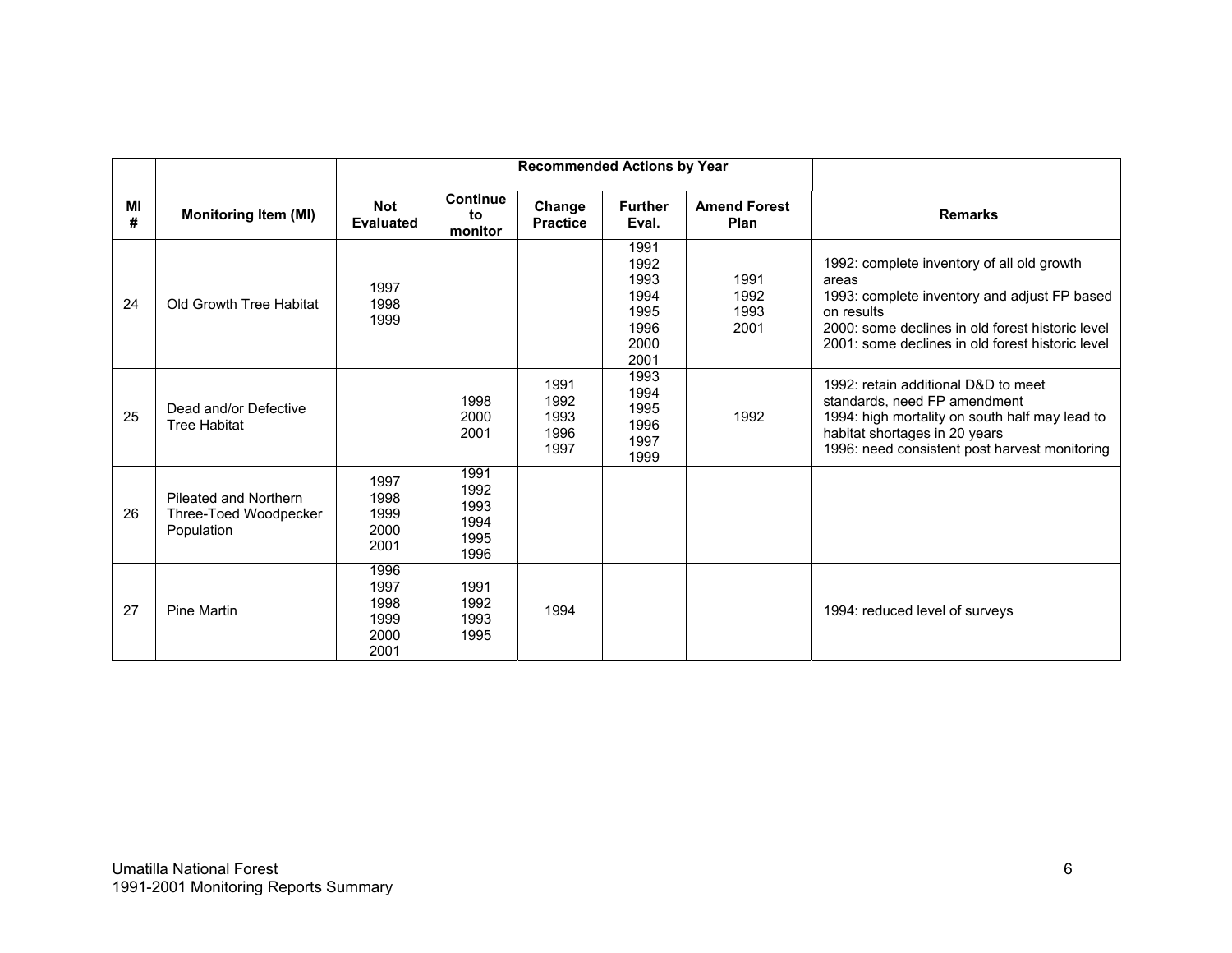|         |                                                                     | <b>Recommended Actions by Year</b> |                                                                              |                           |                              |                                    |                                                                                                                                                                                           |  |  |  |
|---------|---------------------------------------------------------------------|------------------------------------|------------------------------------------------------------------------------|---------------------------|------------------------------|------------------------------------|-------------------------------------------------------------------------------------------------------------------------------------------------------------------------------------------|--|--|--|
| МI<br># | <b>Monitoring Item (MI)</b>                                         | <b>Not</b><br><b>Evaluated</b>     | <b>Continue</b><br>to<br>monitor                                             | Change<br><b>Practice</b> | <b>Further</b><br>Eval.      | <b>Amend</b><br><b>Forest Plan</b> | <b>Remarks</b>                                                                                                                                                                            |  |  |  |
| 28      | <b>TES Wildlife and Fish</b><br>Species                             |                                    | 1991<br>1993<br>1994<br>1995<br>1996<br>1997<br>1998<br>1999<br>2000<br>2001 |                           |                              | 1992                               | 1992: riparian area mgt area boundary<br>adjustments needed                                                                                                                               |  |  |  |
| 29      | <b>Plant and Animal Diversity</b>                                   | 1998<br>1999<br>2000<br>2001       | 1991<br>1992<br>1993<br>1994<br>1995<br>1997                                 | 1996                      |                              |                                    | 1992: need to develop monitoring methods                                                                                                                                                  |  |  |  |
| 30      | Management<br>Areas/Standards and<br>Guidelines                     | 1997<br>1998<br>2000<br>2001       |                                                                              | 1991                      | 1993<br>1994<br>1995<br>1996 | 1992<br>1999                       | 1991: begin using monitoring implementation<br>checklist<br>1992: review need for minor FP amendment to<br>address catastrophic insect damage<br>1999: revise Plan after ICBEMP completed |  |  |  |
| 31      | Primitive/Semi-Primitive<br><b>Recreation and Roadless</b><br>Areas | 1997<br>1998<br>2000<br>2001       | 1991<br>1992<br>1993<br>1994<br>1995<br>1996<br>1999                         |                           |                              |                                    |                                                                                                                                                                                           |  |  |  |
| 32      | Off-Highway Vehicle Use                                             | 1997<br>1998<br>1999<br>2001       | 1992<br>1993<br>2000                                                         | 1994<br>1995<br>1996      | 1991                         |                                    | 1994: need formal monitoring<br>1996: need formal monitoring                                                                                                                              |  |  |  |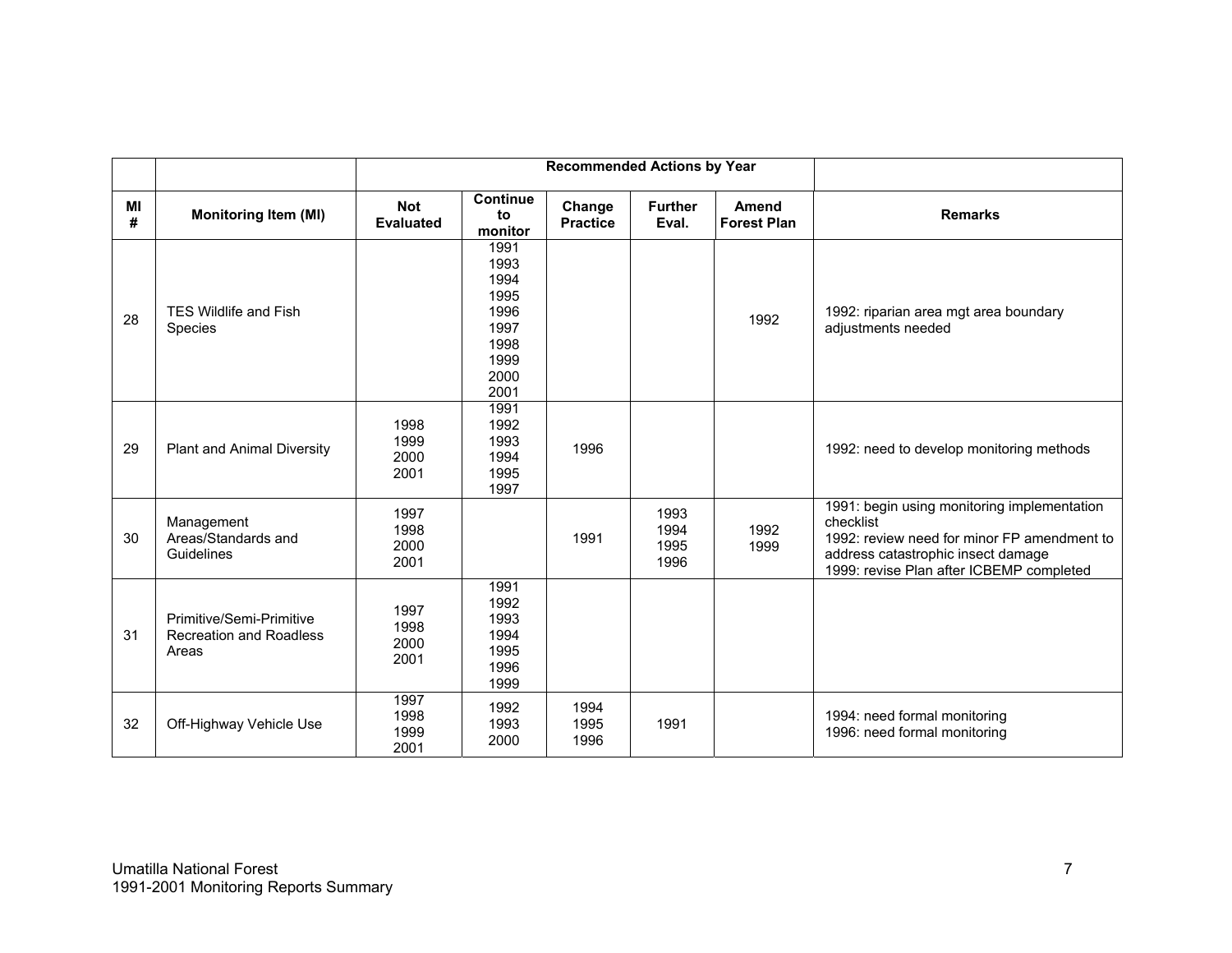|         |                                                                                                             |                                      |                                      | <b>Recommended Actions by Year</b>   |                                      |                                      |                                                                                                                                                                                                                                                                                                     |
|---------|-------------------------------------------------------------------------------------------------------------|--------------------------------------|--------------------------------------|--------------------------------------|--------------------------------------|--------------------------------------|-----------------------------------------------------------------------------------------------------------------------------------------------------------------------------------------------------------------------------------------------------------------------------------------------------|
| MI<br># | <b>Monitoring Item (MI)</b>                                                                                 | <b>Not</b><br><b>Evaluated</b>       | <b>Continue</b><br>to<br>monitor     | Change<br><b>Practice</b>            | <b>Further</b><br>Eval.              | <b>Amend</b><br><b>Forest Plan</b>   | <b>Remarks</b>                                                                                                                                                                                                                                                                                      |
| 33      | <b>Developed Sites</b>                                                                                      | 1997<br>1999                         | 1998<br>2001                         | 1992<br>1993<br>1994<br>1995<br>1996 | 1993<br>1994<br>1995<br>1996         | 1991<br>2000                         | 1991: funding below projection, maintenance<br>below standard<br>1992: consistency needed in visitor use<br>monitoring<br>1993: site damage occurring, need to improve<br>campsites<br>1996: use levels at some sites suggest need<br>for upgrade/expansion<br>2000: PAOTs at 405% of FP projection |
| 34      | <b>Wild and Scenic Rivers</b>                                                                               | 1997<br>1998<br>1999                 | 1994<br>1995<br>1996<br>2000<br>2001 |                                      |                                      |                                      |                                                                                                                                                                                                                                                                                                     |
| 35      | <b>Existing Visual Condition</b>                                                                            | 1997<br>1998<br>1999<br>2000<br>2001 |                                      | 1993<br>1994<br>1995<br>1996         | 1992<br>1993                         | 1991<br>1992                         | 1991: activity schedule needs adjustment<br>1992: activity schedule still needs adjustment<br>1993: complete viewshed mgt plans<br>1996: monitoring remains a low priority                                                                                                                          |
| 36      | Non-conforming Uses                                                                                         | 1997<br>1998<br>1999<br>2000         | 2001                                 | 1994<br>1995<br>1996                 | 1991<br>1992<br>1993                 |                                      | 1994: strengthen incident reporting<br>1996: strengthen incident reporting                                                                                                                                                                                                                          |
| 37      | Limit of Acceptable Change<br>(LAC) and Amount of<br><b>Primitive Wilderness</b><br>Resource Spectrum (WRS) | 1997<br>1998<br>1999<br>2000<br>2001 |                                      | 1992<br>1993<br>1994<br>1995<br>1996 | 1991<br>1993<br>1994<br>1995<br>1996 |                                      | 1992: LAC process not implemented<br>1994: no formal review conducted<br>1996: need to complete LAC process                                                                                                                                                                                         |
| 38      | <b>Allotment Planning</b>                                                                                   | 2001                                 | 1998<br>1999                         | 1994<br>1996                         | 1997<br>2000                         | 1991<br>1992<br>1993<br>1994<br>1995 | 1991: revise activity schedule<br>1994: revise activity schedule<br>1996: AMP schedule adjusted, slow<br>development of AMPs<br>1997: only 1 AMP completed<br>2000: No AMPs completed                                                                                                               |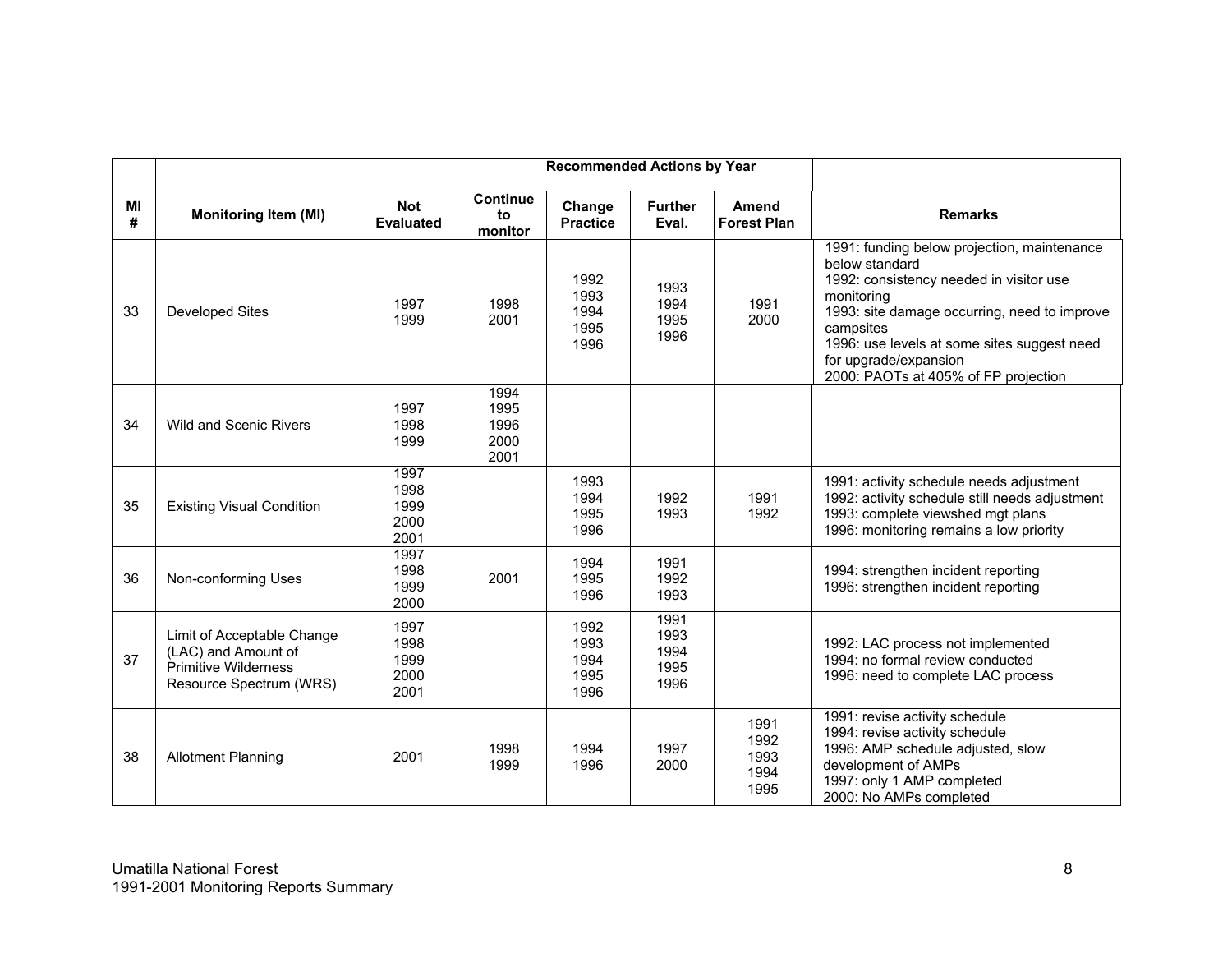|                  |                                                              |                                      | <b>Recommended Actions by Year</b>                                           |                           |                                              |                             |                |
|------------------|--------------------------------------------------------------|--------------------------------------|------------------------------------------------------------------------------|---------------------------|----------------------------------------------|-----------------------------|----------------|
| MI<br>$\pmb{\#}$ | <b>Monitoring Item (MI)</b>                                  | <b>Not</b><br><b>Evaluated</b>       | <b>Continue</b><br>to<br>monitor                                             | Change<br><b>Practice</b> | <b>Further</b><br>Eval.                      | Amend<br><b>Forest Plan</b> | <b>Remarks</b> |
| 39               | Range Outputs                                                | 2001                                 | 1991<br>1992<br>1993<br>1994<br>1995<br>1996<br>1997<br>1998<br>1999<br>2000 |                           |                                              |                             |                |
| 40               | Range Improvement                                            | 2001                                 | 1991<br>1992<br>1993<br>1994<br>1995<br>1996<br>1997<br>1998<br>1999<br>2000 |                           |                                              |                             |                |
| 41               | Identification of Lands<br>Suitable for Timber<br>Management | 1996<br>1997<br>1998<br>2000<br>2001 | 1994<br>1995<br>1999                                                         | 1991                      | 1991<br>1992<br>1993                         |                             |                |
| 42               | Timber - Yield Projection                                    | 1997<br>1998<br>1999<br>2000<br>2001 |                                                                              |                           | 1991<br>1992<br>1993<br>1994<br>1995<br>1996 |                             |                |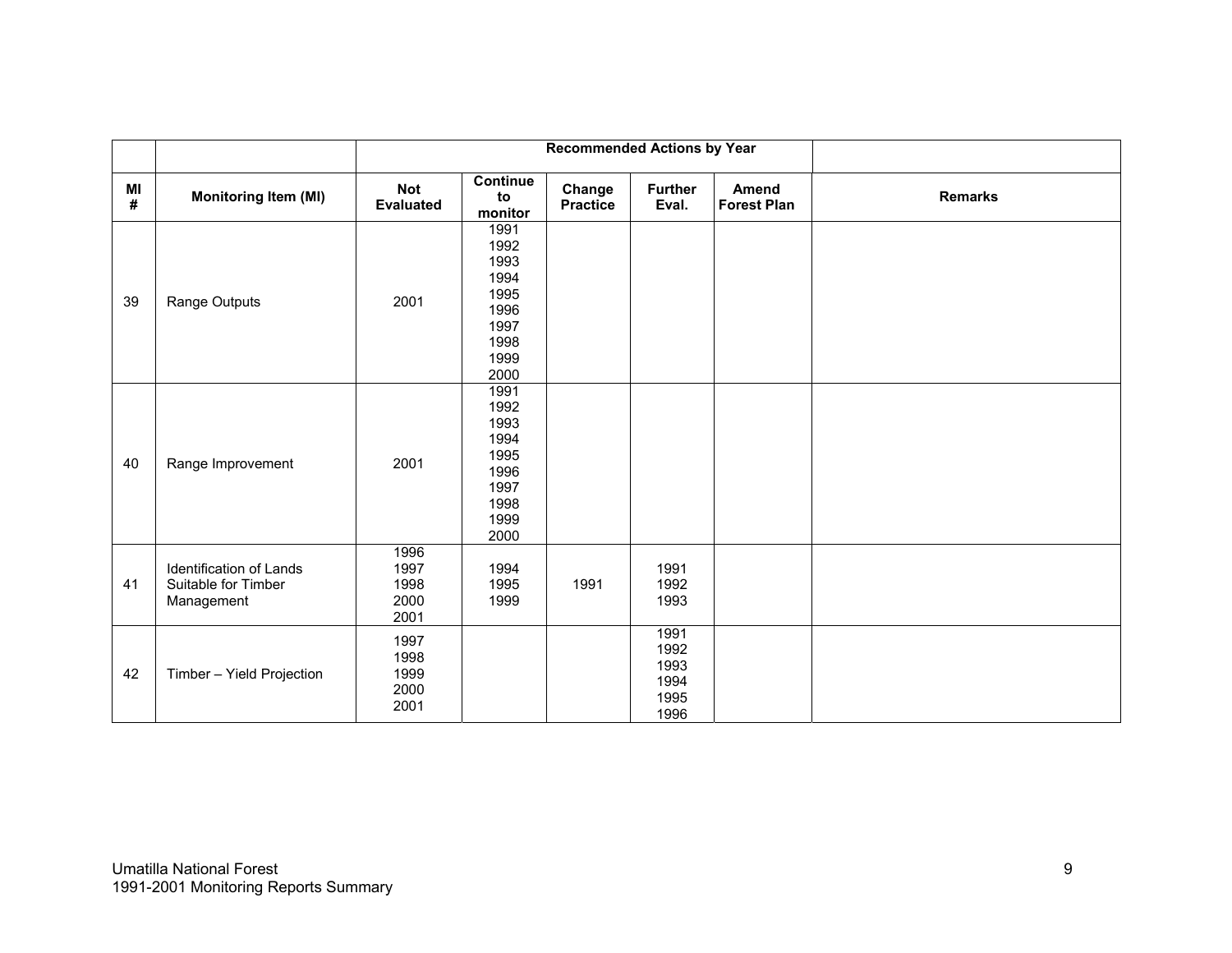|         |                                                                  | <b>Recommended Actions by Year</b> |                                                                                      |                           |                                                                              |                                                                              |                                                                                                                                                                                                                                                                                                                               |  |  |
|---------|------------------------------------------------------------------|------------------------------------|--------------------------------------------------------------------------------------|---------------------------|------------------------------------------------------------------------------|------------------------------------------------------------------------------|-------------------------------------------------------------------------------------------------------------------------------------------------------------------------------------------------------------------------------------------------------------------------------------------------------------------------------|--|--|
| MI<br># | <b>Monitoring Item (MI)</b>                                      | <b>Not</b><br><b>Evaluated</b>     | <b>Continue</b><br>to<br>monitor                                                     | Change<br><b>Practice</b> | <b>Further</b><br>Eval.                                                      | <b>Amend</b><br><b>Forest Plan</b>                                           | <b>Remarks</b>                                                                                                                                                                                                                                                                                                                |  |  |
| 43      | Timber Offered for Sale                                          |                                    | 1991                                                                                 |                           | 1992<br>1993<br>1994<br>1995<br>1996<br>1997<br>1998<br>1999<br>2000<br>2001 | 1992<br>1993<br>1994<br>1995<br>1996<br>1997<br>1998<br>1999<br>2000<br>2001 | 1992: forest health and TE species effects on<br>volume<br>1993: adjust Plan to reflect initiatives and legal<br>requirements<br>1994: adjust Plan depending on ICBEMP<br>process<br>1996: volume offered well below FP projection<br>1998: volume offered still well below FP<br>projection<br>2000: TPSQ at 11% of FP level |  |  |
| 44      | Availability of Firewood                                         |                                    | 1991<br>1992<br>1993<br>1994<br>1995<br>1996<br>1997<br>1998<br>1999<br>2000<br>2001 |                           |                                                                              |                                                                              |                                                                                                                                                                                                                                                                                                                               |  |  |
| 45      | Mineral Development and<br>Rehabilitation (MDR)<br>Accessibility |                                    | 1991<br>1992<br>1993<br>1994<br>1995<br>1996<br>1997<br>1998<br>1999<br>2001         |                           | 2000                                                                         |                                                                              | 2000: increasing demand for landscape<br>material                                                                                                                                                                                                                                                                             |  |  |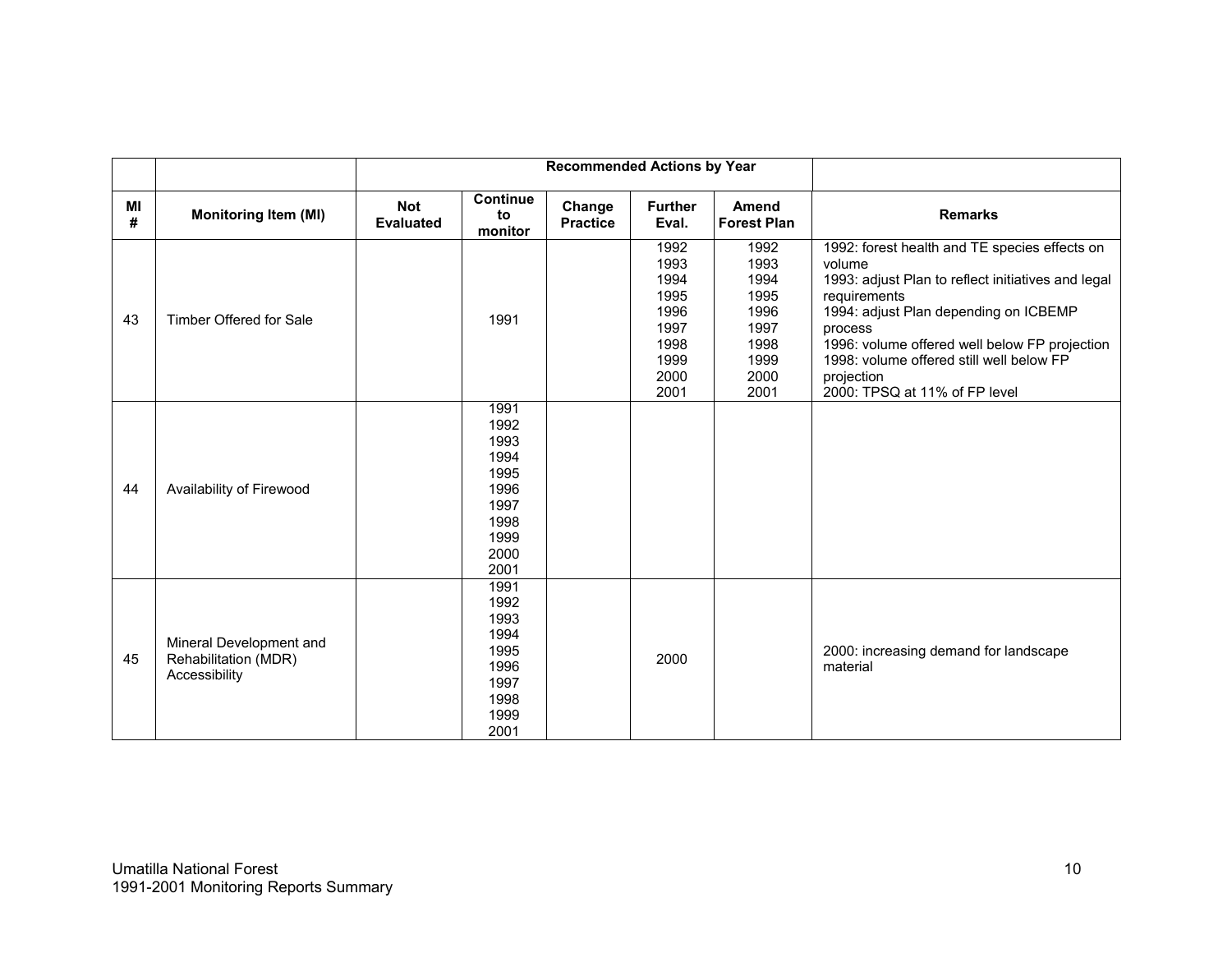|         |                                  |                                              |                                                              | <b>Recommended Actions by Year</b>           |                         |                                    |                                                                                                                               |
|---------|----------------------------------|----------------------------------------------|--------------------------------------------------------------|----------------------------------------------|-------------------------|------------------------------------|-------------------------------------------------------------------------------------------------------------------------------|
| MI<br># | <b>Monitoring Item (MI)</b>      | <b>Not</b><br><b>Evaluated</b>               | <b>Continue</b><br>to<br>monitor                             | Change<br><b>Practice</b>                    | <b>Further</b><br>Eval. | <b>Amend</b><br><b>Forest Plan</b> | <b>Remarks</b>                                                                                                                |
| 46      | Forest Road System               | 2001                                         | 1991<br>1992<br>1993<br>1997<br>1998<br>1999<br>2000         | 1994<br>1995<br>1996                         |                         |                                    | 1994: information inconsistent year to year<br>1996: focus monitoring on addressing<br>resource objectives                    |
| 47      | Open Road Density                | 1997<br>1999<br>2001                         | 1992<br>1993<br>1994<br>1998<br>2000                         | 1995<br>1996                                 | 1991                    |                                    | 1991: evaluate implementation of ATM plans                                                                                    |
| 48      | <b>Trails</b>                    | 1996<br>1997<br>1998<br>1999<br>2000<br>2001 | 1992<br>1993                                                 | 1994<br>1995                                 | 1991                    |                                    | 1991: evaluate implementation of ATM plans<br>1994: no formal monitoring                                                      |
| 49      | Fire - Program Effectiveness     |                                              | 1993<br>1994<br>1995<br>1997<br>1998<br>1999<br>2000<br>2001 | 1996                                         | 1991<br>1992<br>1996    |                                    |                                                                                                                               |
| 50      | <b>Cultural Properties/Sites</b> | 1997<br>1998<br>1999<br>2001                 | 2000                                                         | 1991<br>1992<br>1993<br>1994<br>1995<br>1996 | 1992                    |                                    | 1992: initiate new monitoring plan<br>1994: lack of information and formal reviews<br>1996: reviews not done on all districts |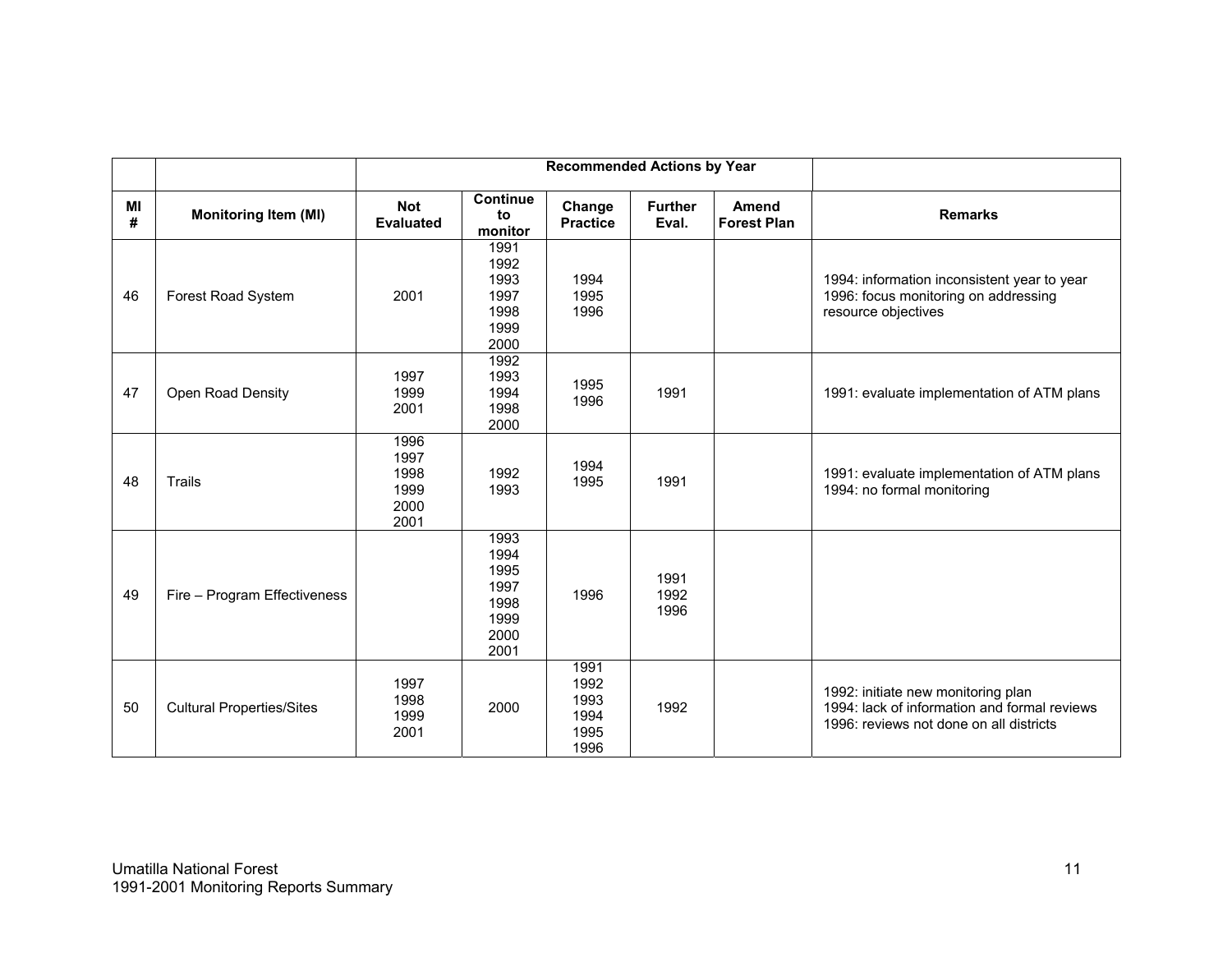|         |                                                               |                                                      |                                      | <b>Recommended Actions by Year</b>   |                                              |                                              |                                                                                                                                        |
|---------|---------------------------------------------------------------|------------------------------------------------------|--------------------------------------|--------------------------------------|----------------------------------------------|----------------------------------------------|----------------------------------------------------------------------------------------------------------------------------------------|
| MI<br># | <b>Monitoring Item (MI)</b>                                   | <b>Not</b><br><b>Evaluated</b>                       | <b>Continue</b><br>to<br>monitor     | Change<br><b>Practice</b>            | <b>Further</b><br>Eval.                      | <b>Amend</b><br><b>Forest Plan</b>           | <b>Remarks</b>                                                                                                                         |
| 51      | <b>Effects of Forest</b><br>Management Activities on<br>SIA's | 1996<br>1997<br>1998<br>1999<br>2000<br>2001         | 1991<br>1992<br>1993<br>1994<br>1995 |                                      |                                              |                                              |                                                                                                                                        |
| 52      | <b>Research Natural Areas</b><br>(RNAs)                       | 1995<br>1996<br>1997<br>1998<br>1999<br>2000<br>2001 | 1991                                 | 1992<br>1993<br>1994                 |                                              |                                              | 1992: need plans<br>1994: no formal monitoring                                                                                         |
| 53      | NEPA/NFMA                                                     | 1995<br>2001                                         | 1994<br>1996<br>1999                 | 1991<br>1992<br>1993<br>1997<br>1998 | 2000                                         |                                              | 1991: utilize checklist<br>1993: need t document reviews<br>1998: evaluate need for white paper on NEPA<br>and a formal review process |
| 54      | Changes in Income Levels,<br>Populations, and<br>Employment   | 1998<br>2001                                         | 1992<br>1993<br>1999<br>2000         |                                      | 1991<br>1993<br>1994<br>1995<br>1996<br>1997 | 1995<br>1996<br>1997                         | 1996: thresholds exceeded                                                                                                              |
| 55      | Payments to Counties                                          | 1998<br>2001                                         | 1999<br>2000                         |                                      | 1991<br>1997                                 | 1992<br>1993<br>1994<br>1995<br>1996<br>1997 | 1992: correct FP projections<br>1994: thresholds exceeded<br>1996: thresholds exceeded                                                 |